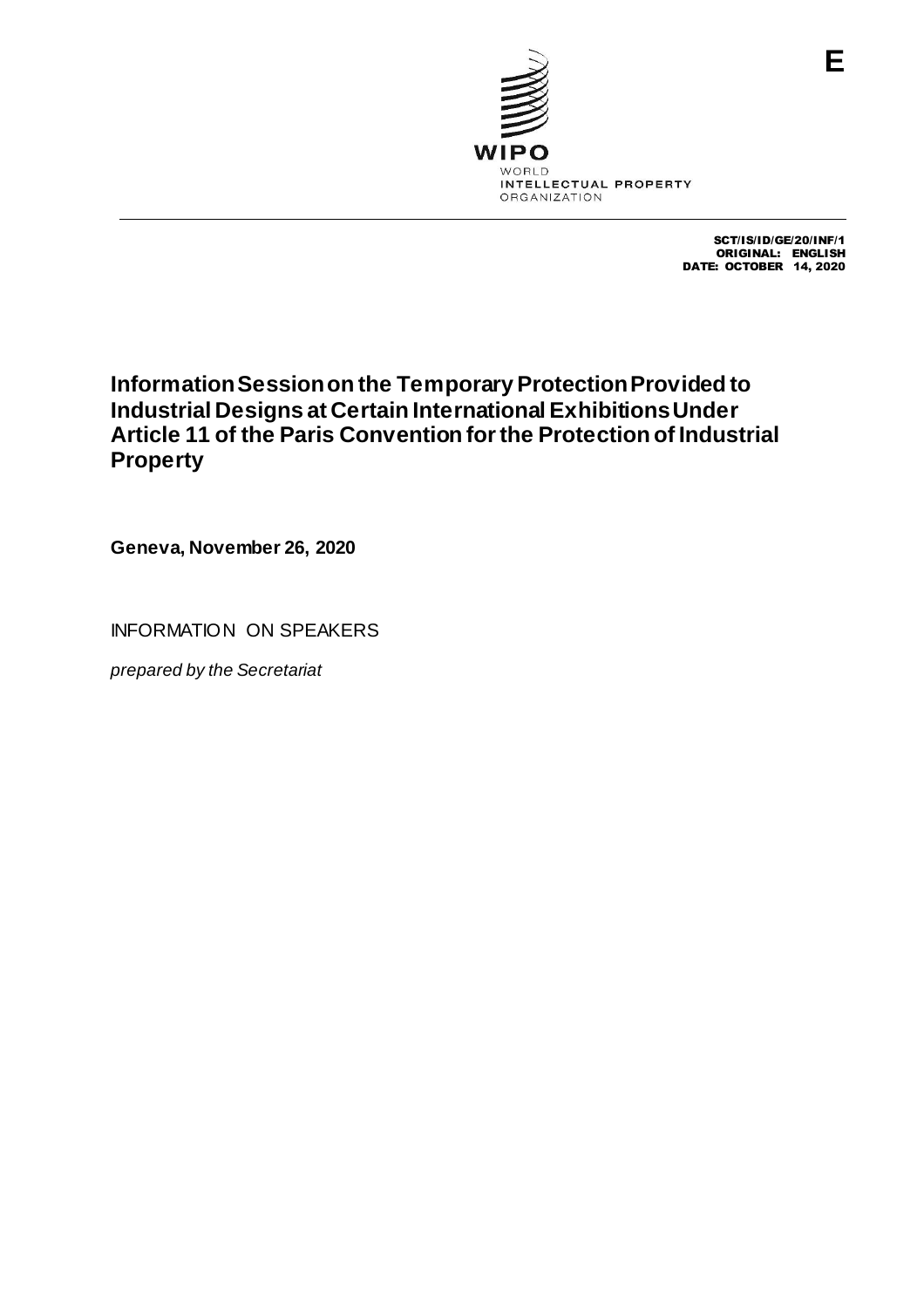# CHRISTOPHER CARANI



Christopher V. Carani, Esq. is a partner at the Chicago-based Intellectual Property (IP) law firm of McAndrews, Held & Malloy, Ltd. practicing in all areas of Intellectual Property (IP) with particular emphasis on design law.

Mr. Carani is widely recognized as a leading authority in the field of design law having published and lectured in the field for over 20 years. He has extensive experience in design law litigating cases, including high profile matters before United States (U.S.) district courts, the Federal Circuit, U.S. Supreme Court and the International Trade Center (ITC). Some of the world's most design centric companies have sought out Mr. Carani's strategic insights into creating valuable design right portfolios, including the top filer of U.S. design patents. In 2019, he was named to the IAM Strategy 300 – The World's Leading IP Strategists. In 2018, IAM Magazine included Mr. Carani in its IAM Patent 1000 referring to him as one of the U.S. "pre-eminent design law experts."

Mr. Carani is the current chair of the International Association for the Protection of Intellectual Property (AIPPI) Committee on Designs, and past chair of both the American Intellectual Property Law Association (AIPLA) and American Bar Association (ABA) Design Rights Committees. He is also the current vice-chair of AIPPI-US. He is on faculty at Northwestern University School of Law and as an Adjunct Professor teaching IP Law & Policy. His new book "Design Rights: Functionality and Scope of Protection," published by Wolters Kluwer N.V., is the seminal work on these contentious and decisive issues. He serves on the Advisory Design Council for The School of The Art Institute of Chicago and is an Ambassador Member of the Industrial Designer's Society of America.

Prior to joining McAndrews in 1995, Mr. Carani served as a law clerk to the Honorable Rebecca R. Pallmeyer at the U.S. District Court for the Northern District of Illinois. Mr. Carani earned his Bachelor of Science in Engineering from Marquette University and Juris Doctorate from University of Chicago. He is licensed to practice before the United States Patent and Trademark Office (USPTO).

# MARCUS HÖPPERGER



Marcus Höpperger is Senior Director of the Department for Trademarks, Industrial Designs and Geographical Indications, Brands and Designs Sector of the World Intellectual Property Organization (WIPO).

Since taking up his duties with the World Intellectual Property Organization, he worked in various positions in international industrial property law, including as Director of the Madrid System for the International Registration of Marks.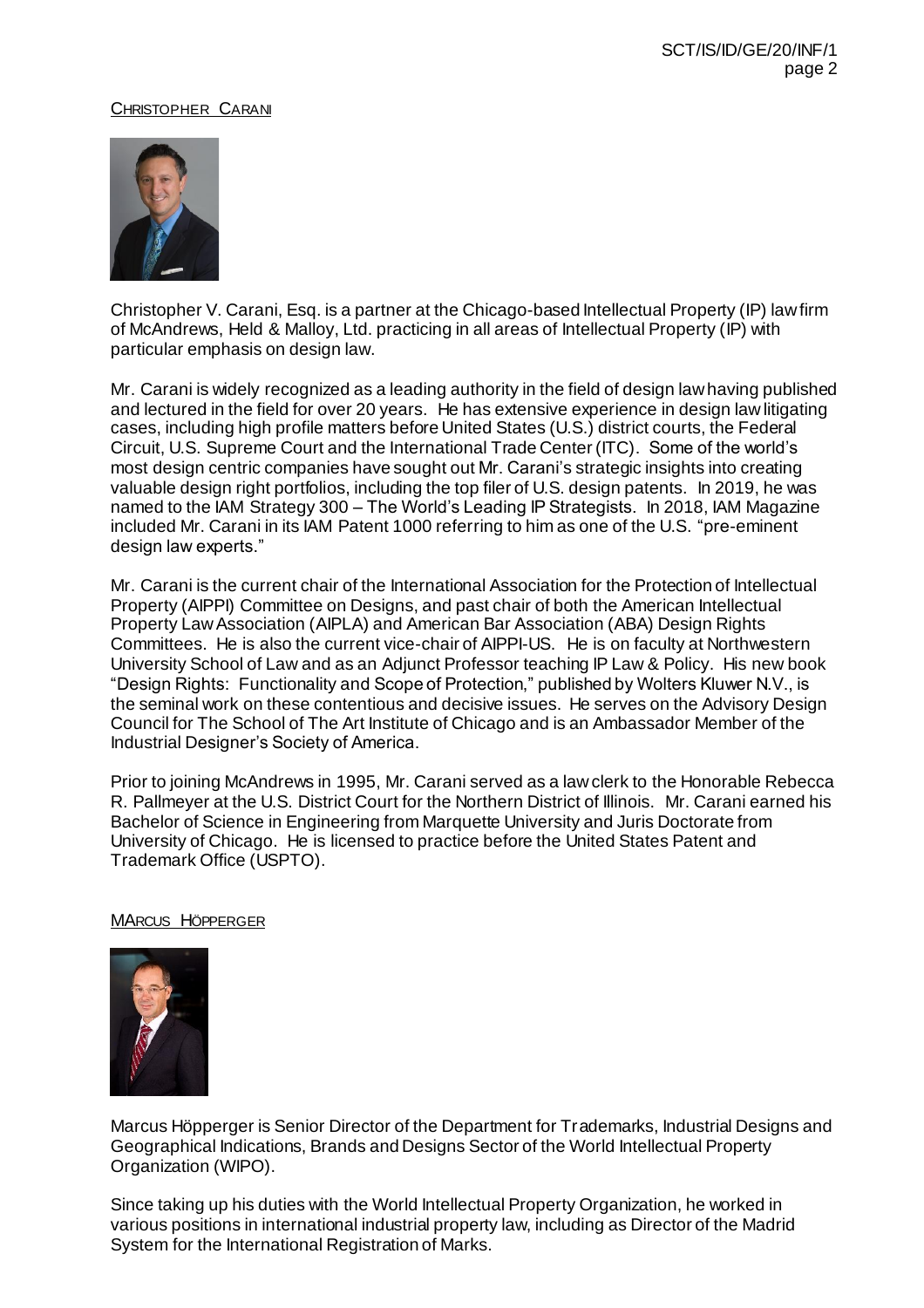In his current function, he acts as Secretary to the WIPO Standing Committee on the Law of Trademarks, Industrial Designs and Geographical Indications (SCT). Previous assignments included the 2006 Diplomatic Conference adopting the Singapore Treaty on the Law of Trademarks and the 2015 Diplomatic Conference adopting the Geneva Act of the Lisbon Agreement on Appellations of Origin and Geographical Indications.

SIMION LEVITCHI



Simion Levitchi is Head of the Trademarks and Industrial Design Department of the State Agency on Intellectual Property of the Republic of Moldova (AGEPI) where he supervises the substantive examination of trademarks, industrial designs, denominations of origin and geographical indications (both national and international procedures) since 2010. From 2004 to 2010, Mr. Levitchi was Deputy Head of the Trademarks and Industrial Design Department of the AGEPI and Head of the Industrial Design Division from 2001 to 2003. He is also involved in the activity of the Board of Appeals of AGEPI.

Mr. Levitchi represents the Republic of Moldova at the SCT since 2009 and was elected Vice-Chair of the Standing Committee on the Law of Trademarks, Industrial Designs and Geographical Indications (SCT) for the 37<sup>th</sup>, 38<sup>th</sup>, 39<sup>th</sup>, 41<sup>st</sup> and 42<sup>nd</sup> sessions. He has also attended the meetings of several WIPO's working groups.

Prior to joining AGEPI in 2000, Mr. Levitchi was a lecturer at the State University of Moldova where he obtained a Doctor of Philosophy (PhD) degree in chemistry. Mr. Levitchi has participated in many courses in the field of trademarks, industrial designs, geographical indications, and Intellectual Property (IP) Asset Management, arbitration and mediation procedures.

Mr. Levitchi teaches the "Industrial Design" course in the training courses organized by AGEPI for the qualification of Counselor in Intellectual Property.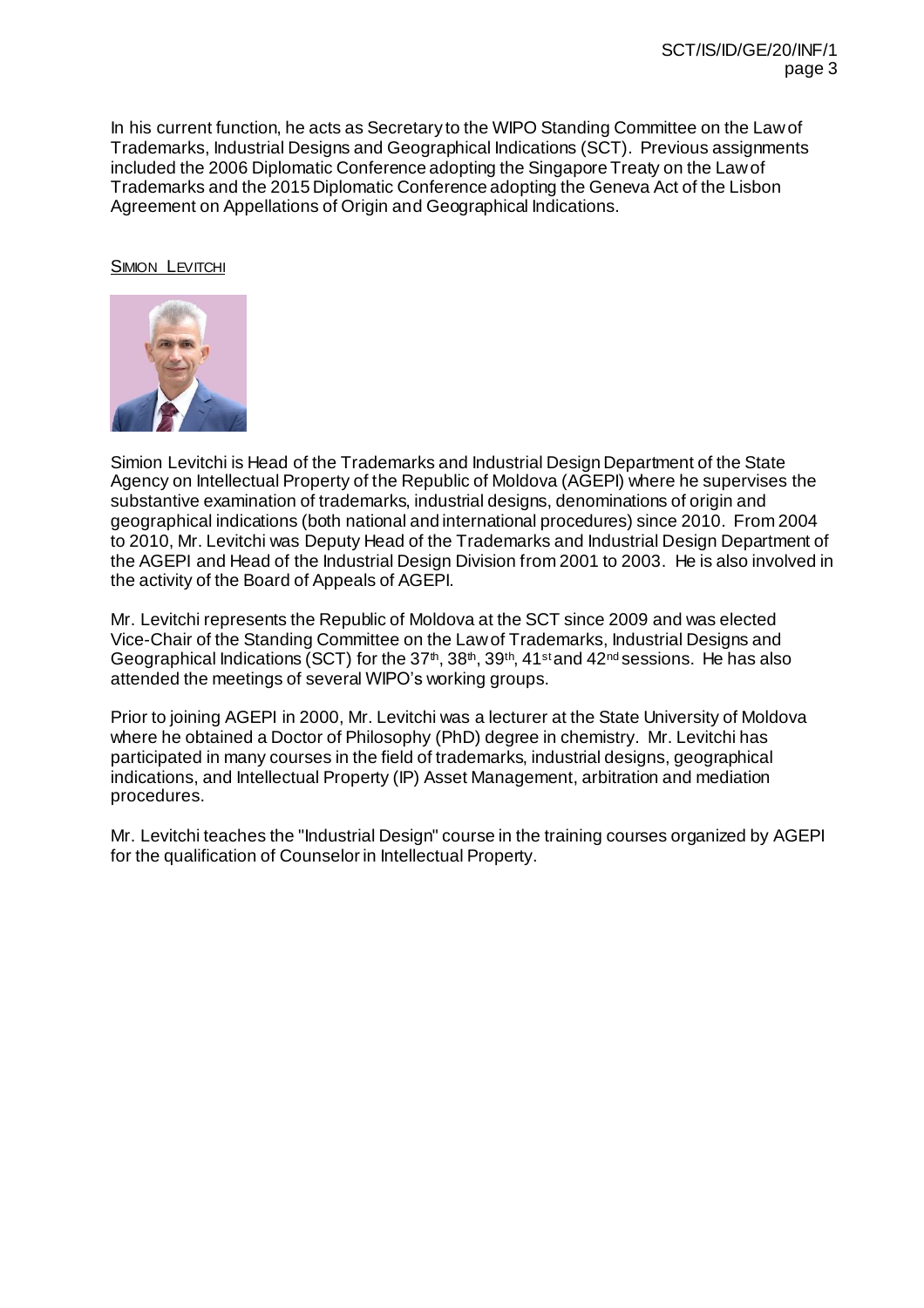## MARIE PAULE RIZO



Marie Paule Rizo heads the Policy and Legislative Advice Section in the Department for Trademarks, Industrial Designs and Geographical Indications, Brands and Designs Sector of the World Intellectual Property Organization (WIPO).

Ms. Rizo joined WIPO in 1997, where she has worked in various positions relating to trademarks, industrial designs and geographical indications.

She is a frequent speaker on international trademark, industrial design and geographical indication law, and a lecturer at the Centre for International Intellectual Property Studies (CEIPI) in Strasbourg.

Ms. Rizo graduated in law from the University of Barcelona and holds a postgraduate degree on industrial property law from the University of Strasbourg.

#### MAXIME VILLEMAIRE



Maxime Villemaire is an Acting Senior Policy and Legislation Analyst for the Trademarks and Industrial Designs branch of the Canadian Intellectual Property Office (CIPO).

Mr. Villemaire joined the public service and CIPO in May 2014, where he has been working specifically on matters related to industrial design and the Implementation of the Hague Agreement for the International Registration of Industrial Designs in Canada.

In his current function, Mr. Villemaire's work is focused on policy, legislation and practices as they relate to Canadian industrial design law and the Hague Agreement. Before joining CIPO, he worked as a lawyer for the Montréal Legal Aid in matters related to family law, civil law and administrative law.